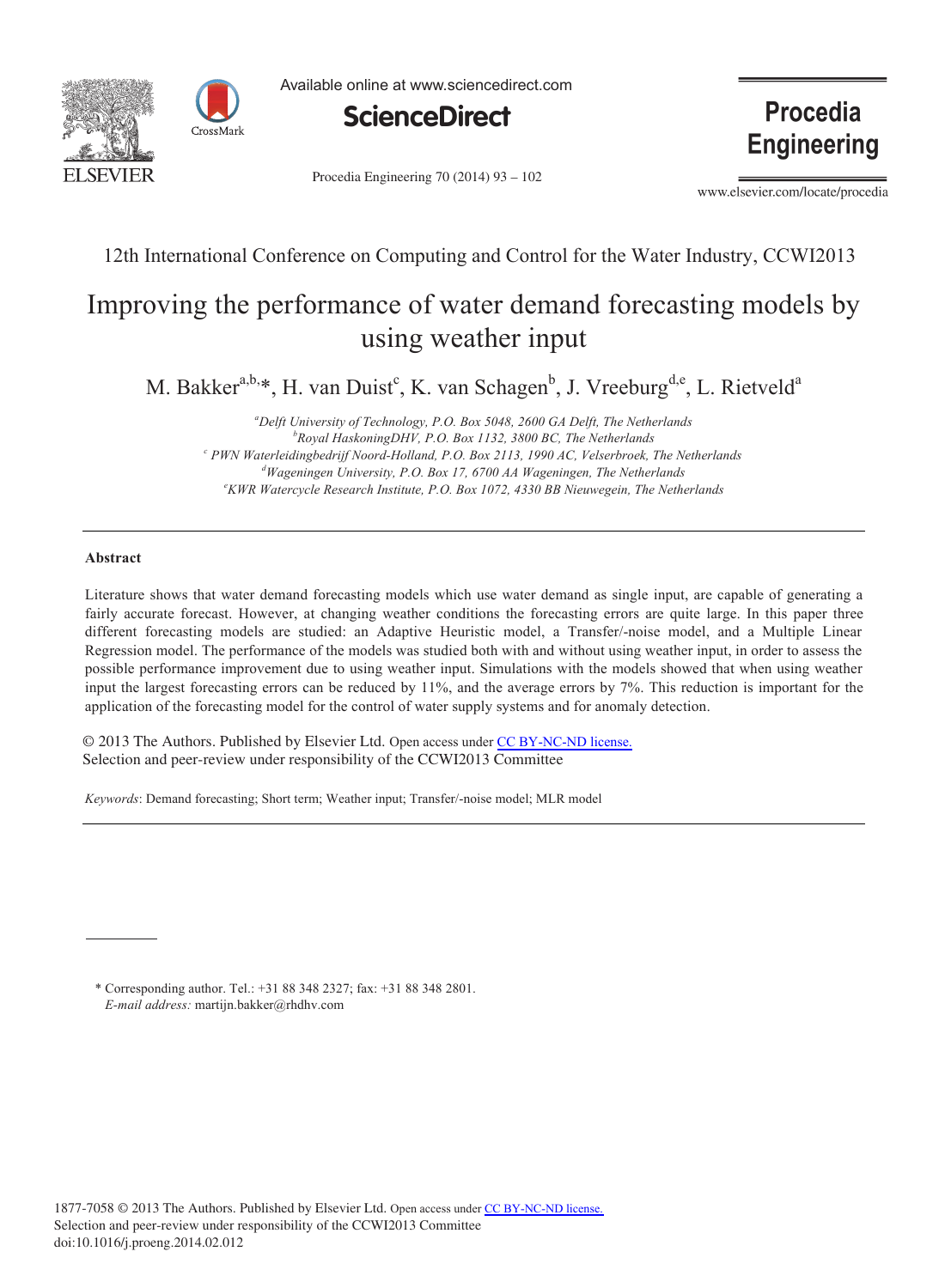# **1. Introduction**

There is an on-going trend towards the fully automated centralized operation of water supply systems (Worm et al., 2010; PWN, 2006). When utilities implement centralized automatic control, they aim to reduce costs and at the same time improve the quality of the operations or at least keep the same quality of operations executed by motivated operators. This goal can be achieved by implementing models for the operational control of the systems. Short term water demand forecasting models are an example of those kinds of models, where the forecast of the demand can be used for the optimal overall quantity control or for optimal pump scheduling. Forecasting models are used for this purpose by a number of utilities around the world: In the Netherlands for instance, in 2012 57% of all supplied water is controlled based on a short term water demand forecast (Bakker et al., 2013a). And the penetration of forecasting models is expected to rise over 90% in 2016, due to implementation projects which are executed currently at two large utilities. Other examples of implementations of a control model based on a short term water demand forecasts, are in the United States at four large utilities (Bunn and Reynolds, 2009).

The accuracy of the water demand forecast model is important, to avoid suboptimal control of the system, and to prevent that operators overrule the control settings (necessary or unnecessary) in order to meet all operational conditions (e.g. to avoid a reservoir to overflow or to run empty). Not the average forecast errors but the largest errors –underestimates and overestimates– of the forecasting model play an important role. Large forecast errors might induce undesired or unacceptable adjustments in control, or even in violating the operational conditions in case of limited (over)capacity of the water supply system. Despite the importance of the largest errors, many papers describing water demand forecasting models only report the average performance, expressed as the average error or as the coefficient of determination  $(R^2)$ . Lertpalangsunti et al. (1999) and Jain et al. (2001) mention the largest errors explicitly, though both do not indicate whether the largest errors are underestimates or overestimates.

For the one day lead demand forecast, various methods have been developed and tested. House-Peters and Chang (2011) and Donkor et al. (2013) present extensive overviews of existing methods. One of the first described methods was based on linear regression of observed values of the daily water demand combined with transfer functions for rainfall and air temperature as independent variables (Maidment et al., 1985). Other papers describe forecasting models, based on the assumption that water demand is made up of base consumption, seasonal consumption, and weather dependent consumption (Zhou et al., 2000, 2002; Gato et al., 2007a, 2007b; Alvisi et al., 2007). In the models, different methods are applied to transfer the independent observations like temperature and rainfall, to forecasted water demand, combined with a persistence component of the observed water demands. The application of Artificial Neural Networks (ANN) is most popular to forecast water demand. Initially, conventional ANN models were applied (Joo et al., 2002; Jain et al., 2001), but as the development of ANN models proceeded, more complex and dynamic ANN models were applied (Ghiassi et al., 2008). Hybrid models which combine ANN methods with other methods like Fuzzy Logic and Fourier Transformations are described in several other papers (Lertpalangsunti et al., 1999; Bárdossy et al., 2009; Odan and Reis, 2012; Adamowski et al., 2012). All water demand forecasting models found in literature are based on mathematical techniques, either conventional regression / transfer functions, or more advanced data driven techniques. The models are often complex and abstract, and hard to understand for operators. This may be a disadvantage, though many operators gain confidence in a model when they experience that it is performing good. So far, no heuristic models based on general observations of water demands have been developed.

Different inputs may be used to generate water demand forecasts. A limited number of papers describe forecasting models which use measured water demand as single input (Jowitt and Chengchao, 1992; Alvisi et al., 2007; Cutore et al., 2008; Caiado, 2010; Bakker et al., 2013b). Most models also use weather information as input, like temperature (Lertpalangsunti et al., 1999; Ghiassi et al., 2008), temperature and precipitation (Maidment et al., 1985; Jain et al., 2001; Bárdossy et al., 2009; Adamowski et al., 2012), and temperature, precipitation, and evaporation, wind speed and/or humidity (Zhou et al., 2002; Joo et al., 2002; Babel and Shinde, 2011). Although the relation between water demand and weather conditions seems obvious, some papers report that the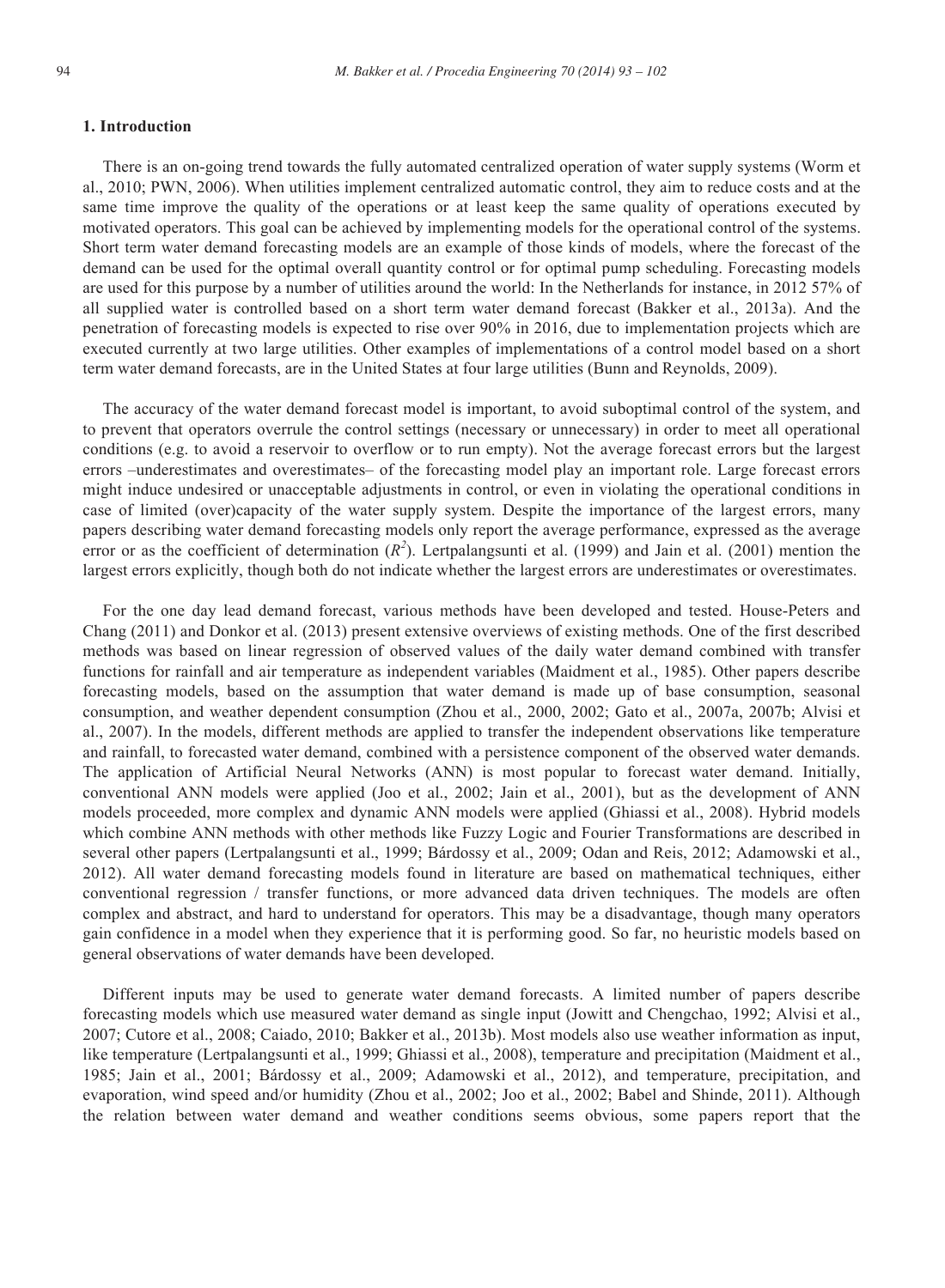performance of the forecasting model does not improve when using weather inputs (Ghiassi et al., 2008; Odan and Reis, 2012). In some papers, the difference in forecasting accuracy of models with and without using weather input is not reported, which limits the determination of the performance improvement due to using weather input. For an easy and reliable implementation of forecasting models, it is preferred to use measured water demand as single input (Bakker et al., 2013b). The reason for this is that connecting weather data as input to the model, results in extra costs and possible risks (depending on how the input of weather data has been implemented) of missing input for the model. In order to make good decision to use weather input or not in a forecasting model, both the performance improvement of the model and the extra costs and risks need to be considered.

Mostly, the performance of the model is assessed by doing simulations with historic water demands. Generally, the dataset is split into two parts: a part for developing the model and setting the parameters of the model ("training" or "calibration" set); and a part for assessing the model's performance on an independent dataset ("testing" or "validation" set). The data for testing the model should describe all normal variations in the water demand, in order to obtain a reliable performance evaluation of the model. Because water demand varies over the year, and also the variability (or rather the forecastability) varies, the dataset for testing a model should at least be one year and preferably three years. When analyzing three year, it can be avoided to draw conclusions from variations in demand which only occur a single year which might not be representative. However, the data for testing a model was shorter than four months in several papers (Zhou et al., 2002; Jain et al., 2001; Ghiassi et al., 2008; Bárdossy et al., 2009; Babel and Shinde, 2011; Caiado, 2010).

In this paper we compare the performance of an adaptive heuristic forecasting model with two mathematical models for the one day lead water demand forecast. All models are evaluated both with and without using weather inputs, in order to assess the performance improvement of using weather data. The performance of the models are evaluated on water demand data of six different water supply zones in the Netherlands.

# **2. Methods**

#### *2.1. Study areas and data*

The same data is used as in Bakker et al. (2013b). The data contains the water demand in six different areas in the Netherlands in the period 2006-2011. We used the data we collected as input in simulations to assess the accuracy of the water demand forecasting models. The weather conditions in the Netherlands in the whole country are more or less similar, and can be characterized as moderate with an average daily maximum temperature in summer of around 19 °C and in winter of around 3 °C. For each area, all water flows supplied to the area (from treatment plants, pumping stations and reservoirs) were summed in order to derive the net water demand in the area. Each number in the datasets represents the water consumption by all customers in the area, including water losses in the area. Each dataset consists of the water demand per day in  $m<sup>3</sup>$  per day over a period of six years (2,192 values). The models were trained with three years of data (2006-2008), and tested with a subsequent dataset of three years (2009-2011). The characteristics of the areas are shown in Table 1 and Fig. 1.

|  | Table 1. Characteristics of the six investigated areas. |  |  |  |
|--|---------------------------------------------------------|--|--|--|
|--|---------------------------------------------------------|--|--|--|

| Area          | Water utility | Average demand<br>$(m^3 per day)$ | $# \text{ consumers}$ | Type            |
|---------------|---------------|-----------------------------------|-----------------------|-----------------|
| 1. Amsterdam  | Waternet      | 179,800                           | 950,000               | urban           |
| 2. Rijnregio  | Dunea         | 55,000                            | 305,000               | urban / (rural) |
| 3. Almere     | Vitens        | 28,200                            | 193,000               | urban           |
| 4. Helden     | WML.          | 7,100                             | 39,000                | rural           |
| 5. Valkenburg | WML.          | 1,760                             | 9,200                 | rural           |
| 6. Hulsberg   | WML.          | 440                               | 2,400                 | rural           |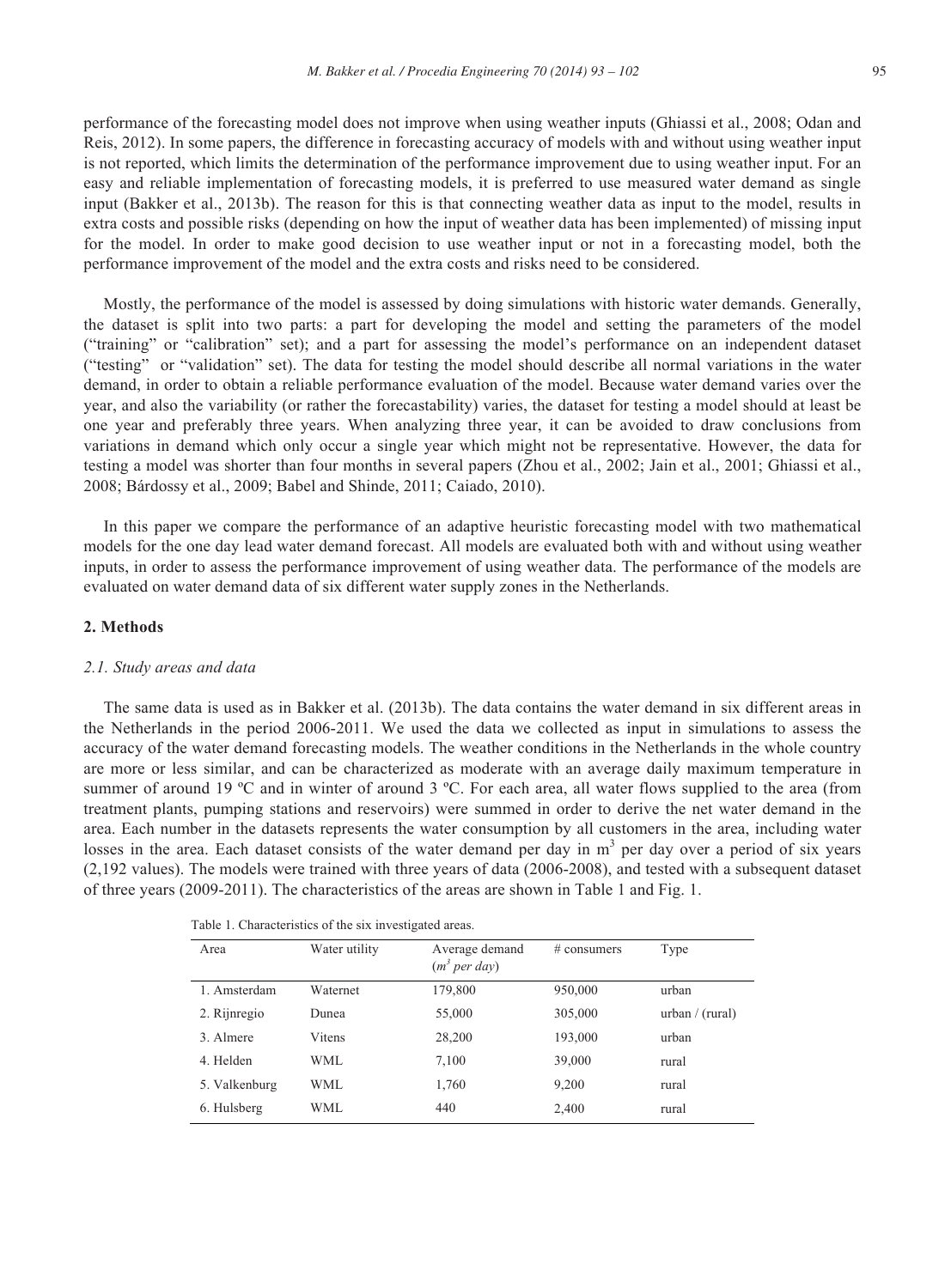

Fig. 1. Location of the six investigated areas in the Netherlands.

#### *2.2. Adaptive heuristic model*

Based on the experience of operators observing water demands, we developed a heuristic adaptive water demand forecasting model (Bakker et al., 2013b). The model for forecasting the daily water demand was setup using the following three main observations: 1. The variation in the daily water demand from one day to the next is limited; 2. Subsequent daily water demands describe a weekly pattern; 3. Changes in daily average temperature, result in changes in the water demand. The heuristic model forecasts the water demand for the next day  $(Q_i^*)$ primarily based on the measured water demand in the previous two days. In order to correct for the day of the week, the measured water demand on day  $i$  ( $Q_i$ ) is divided by the typical day of the week factor of day i  $(f_{dotw, typ,i})$ ; the water demand is forecasted by applying the day of the week factor to the corrected water demand of the previous two days:

$$
Q_i^* = f_{\text{down,pp,i}} \cdot \left( C_i \cdot \frac{Q_{i\text{-}1}}{f_{\text{down,pp,i-}1}} + C_2 \cdot \frac{Q_{i\text{-}2}}{f_{\text{down,pp,i-}2}} \right) \qquad [m^3 / day] \qquad (1)
$$

The model parameters  $C_1$  and  $C_2$  are by default set at 0.8 and 0.2 respectively, making the more recent measured water demands weigh heavier than the older demands. By using equation (1) the forecasted average water demand is based on a relative short period of measured demands (previous two days, with emphasis on the last day). This results in a rapid adjustment of the forecasted water demand, after a change of the measured water demand. The day of the week factor for day type *ti* ( $f_{dofw, typ,ti}$ ) is adaptively learned by the model, using measurements of the daily water demand in the previous *m* (default 10) weeks:

$$
f_{\text{down,typ,ii}} = \frac{\frac{1}{m} \sum_{i=1}^{i=m} Q_{\text{top}=ii}}{\frac{1}{m \cdot 7} \sum_{i=1}^{i=m \cdot 7} Q_i} \quad [-1 \tag{2}
$$

By applying equation (1) in combination with the day of the week factor derived with equation (2), the model automatically corrects for the variation in the daily demands which occur in a weekly pattern. As a result, the lower demands in the weekend are forecasted accurately. In Bakker et al. (2013b), a sensitivity analysis of these model parameters C*1*, C*2* and *m* is presented, showing optimal results with values of 0.8, 0.2 and 10 respectively.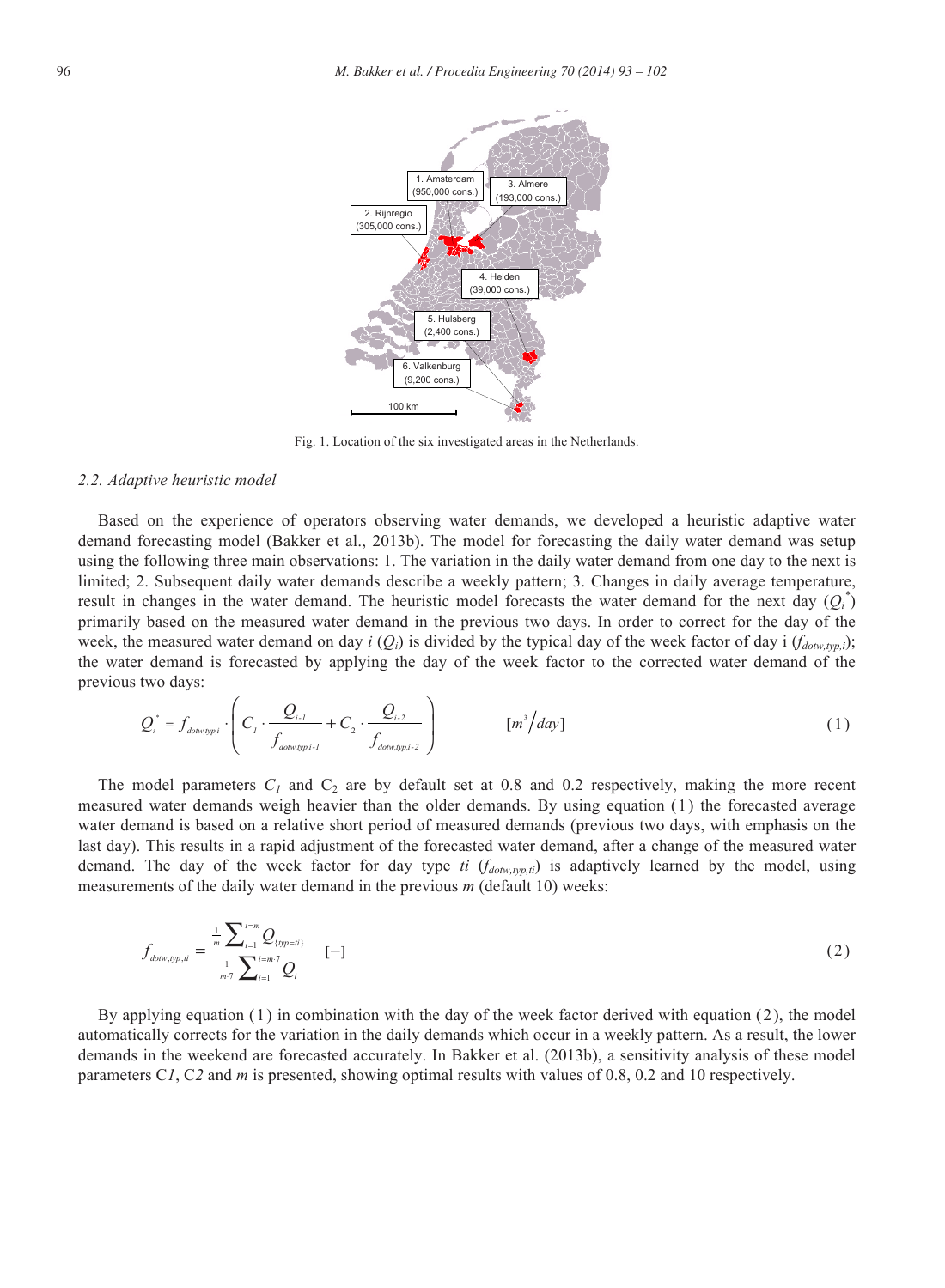When a change in the temperature occurs, the model calculates the corrected forecast  $(Q_i^{**})$  by multiplying the original forecast with the temperature correction factor  $(f_T)$  and the change in temperature between the forecasted and previous day  $(T_i - T_{i-1})$ , note that for  $T_i$  a forecasted temperature from a weather bureau needs to be used):

$$
Q_i^* = Q_i^* \cdot f_r \cdot (T_i - T_{i-1}) \qquad [m^3 / day] \tag{3}
$$

The temperature correction factor is calculated by the model, by deriving a relation using a least squares fit between the forecast errors (of the uncorrected forecast) and the change in Temperature (see Fig. 2).



Fig. 2. Forecast error as function of Temperature change. The derivative of the fitted line is the  $f<sub>T</sub>$  factor, which is derived for both increases and decreases of the Temperature.

#### *2.3. Transfer- /noise model*

In modelling a time series, Box and Jenkins (1976) combined the benefits of both an Auto Regressive Integrated Moving Average (ARIMA) model and a transfer model, in a so called transfer-/noise model. The basic assumption in this model is that the output signal of a dynamical system is driven by several signals, including white noise (Fig. 3). These kinds of models have successfully been applied in many scientific areas, including hydrology (Castellano-Méndez et al., 2004) and economics (Grillenzoni, 2000).



Fig. 3. Setup of transfer-/noise model.

In case that the output series  $y_i$  has the same time interval as the input series  $x_i$ , the dynamical relation between two series can be modelled with a transfer function of order (*r,s*):

$$
\left(1-\delta_1 B-\delta_2 B^2-\dots-\delta_r B^r\right)\cdot y_i=\left(\omega_0-\omega_1 B-\omega_2 B^2-\dots-\omega_s B^s\right)\cdot x_i\tag{4}
$$

where  $\delta_l$  to  $\delta_r$  are the autoregressive parameters,  $\omega_0$  to  $\omega_s$  the moving-average parameters and B the backshift or lag operator  $(B \cdot x_i = x_{i-1})$ , or simplified  $y_i = \omega(B)/\delta(B) \cdot x_i = \text{TF}(B,x_i)$ .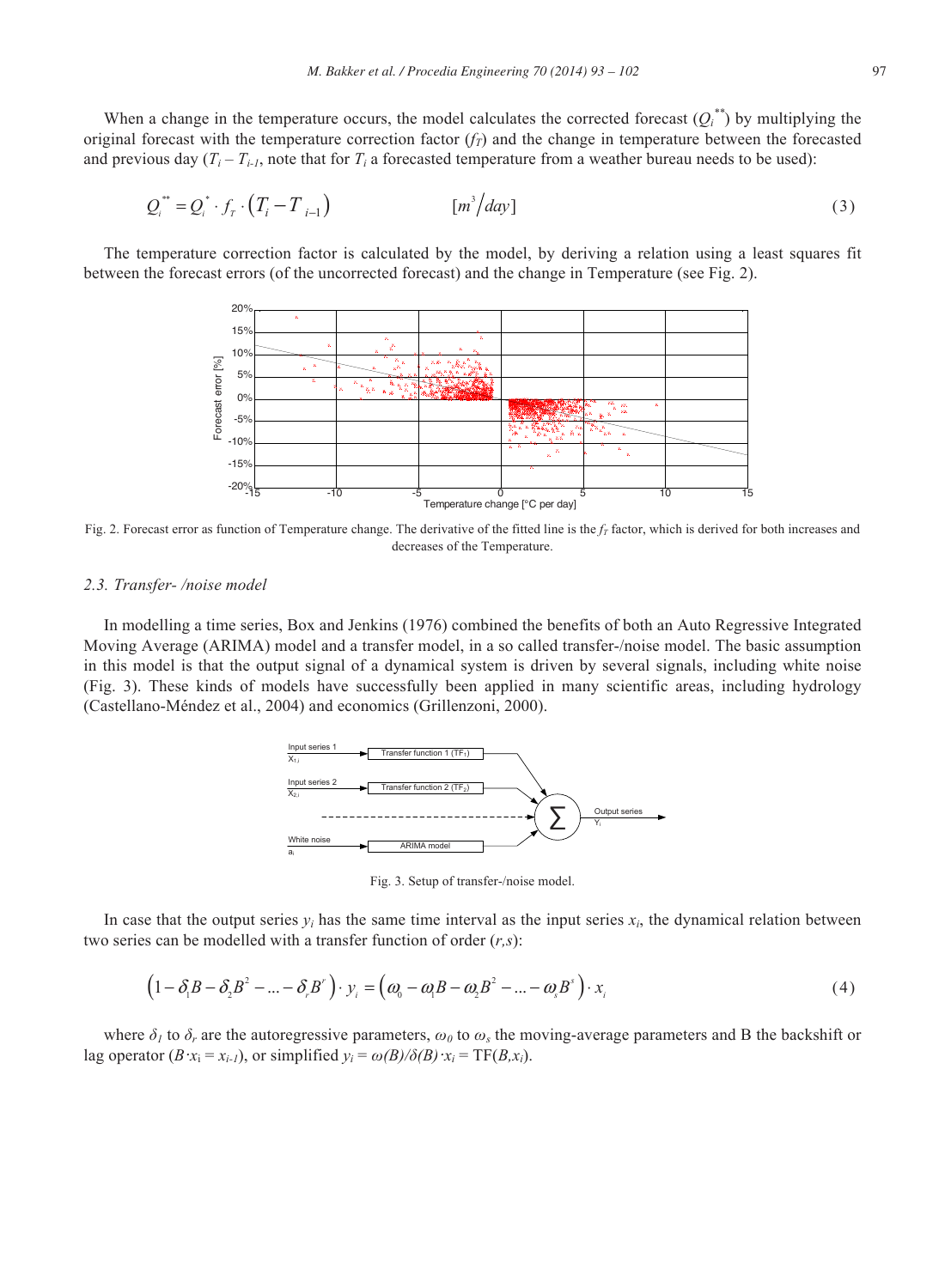The ARIMA model is a special form of the transfer model. The output signal  $y_i$  is modelled as a linear function of white noise only. The general form is:

$$
(1 - \phi_1 B - \phi_2 B^2 - \dots - \phi_p B^p) \cdot (\nabla^d y_i - c) = (1 - \theta_1 B - \theta_2 B^2 - \dots - \theta_q B^q) \cdot a_i
$$
 (5)

where  $\phi_I$  to  $\phi_r$  are the autoregressive parameters,  $\theta_I$  to  $\theta_q$  the moving-average parameters, *a* the white noise,  $\nabla$ the difference operator  $(\nabla y_i = y_i - y_{i-1} = (1-B) \cdot y_i)$ , *d* the number of differences  $(\nabla^d y_i = y_i - y_{i-d} = (1-B^d) \cdot y_i)$  and *c* a constant. The transfer-/noise model is generated by linear superposition of the transfer function(s) and the noise function. The role of the latter is to account for any influences on the system output, which are not covered by any of the input series  $x_{n,i}$ . In case of two inputs, the relation between output  $y_i$  and the inputs  $x_{n,i}$  becomes:

$$
y_i = TF_1(x_{1,i}) + TF_2(x_{2,i}) + N_i
$$
\n(6)

where  $TF_n$  is the Transfer Function and  $N_i$  is the white noise component. When using the Box-Jenkins methodology to forecast water demand, a number of modifications were applied. Firstly, only the Moving-Average parameters turned out to be valuable (no significant *δ* parameters were found during the model building phase, and therefore not used in the model). Secondly, water demand is not a stationary series but usually shows a weekly modulation. Therefore, we differentiated the original demand series (*Qi*) twice, and used the resulting output series  $y_i$  as the output of the transfer-/noise model:

$$
y_i = \nabla \nabla^2 Q_i = (Q_i - Q_{i-1}) - (Q_{i-7} - Q_{i-8})
$$
\n(7)

Like in the heuristic model, the daily average temperature is used as an independent variable to forecast the water demand. Temperature only affects water demand during the spring and summer (average temperature higher than 10 ºC), and the effect increases as temperature increases. By trial and error, we found optimal forecasting results when using a transformed value  $(z<sub>i</sub>)$  of the original temperature values  $(T<sub>i</sub>)$  with:

$$
z_i = 0.001 \cdot (T_i - 10)^3 \text{ if } T_i > 10 \qquad \text{Else } z_i = 0 \tag{8}
$$

To compensate for special days with abhorrent water demand (like national holidays), a dummy input series  $F_i$ was created with values of -1 on special days with expected lower demand and +1 for expected higher demands. Both abovementioned input series (transformed temperature  $z_i$  and the intervention series for special days  $F_i$ ) were differentiated in the same way as the demand series (equation (7)). The noise model (*Ni*) was kept simple, by constructing it as an additive model with 3 moving average parameters:

$$
N_i = \left(a_i - \theta_i \cdot a_{i-1}\right) - \left(\theta_i \cdot a_{i-7} - \theta_s \cdot a_{i-8}\right) \tag{9}
$$

Assuming the white noise  $a_i$  is 0, the resulting forecast model is formulated as:

$$
Q_{i}^{*} = Q_{i-1} + (Q_{i-7} - Q_{i-8}) +
$$
\n
$$
\omega_{1,0} \left( z_{i}^{*} - z_{i-1} - z_{i-7} + z_{i-8} \right) + \omega_{1,1} \left( z_{i-1} - z_{i-2} - z_{i-8} + z_{i-9} \right) +
$$
\n
$$
\omega_{2,0} \left( F_{i} - F_{i-1} - F_{i-7} + F_{i-8} \right) + \omega_{2,1} \left( F_{i-1} - F_{i-2} - F_{i-8} + F_{i-9} \right) +
$$
\n
$$
-\theta_{1} a_{i-1} - \theta_{2} a_{i-7} + \theta_{8} a_{i-8}
$$
\n(10)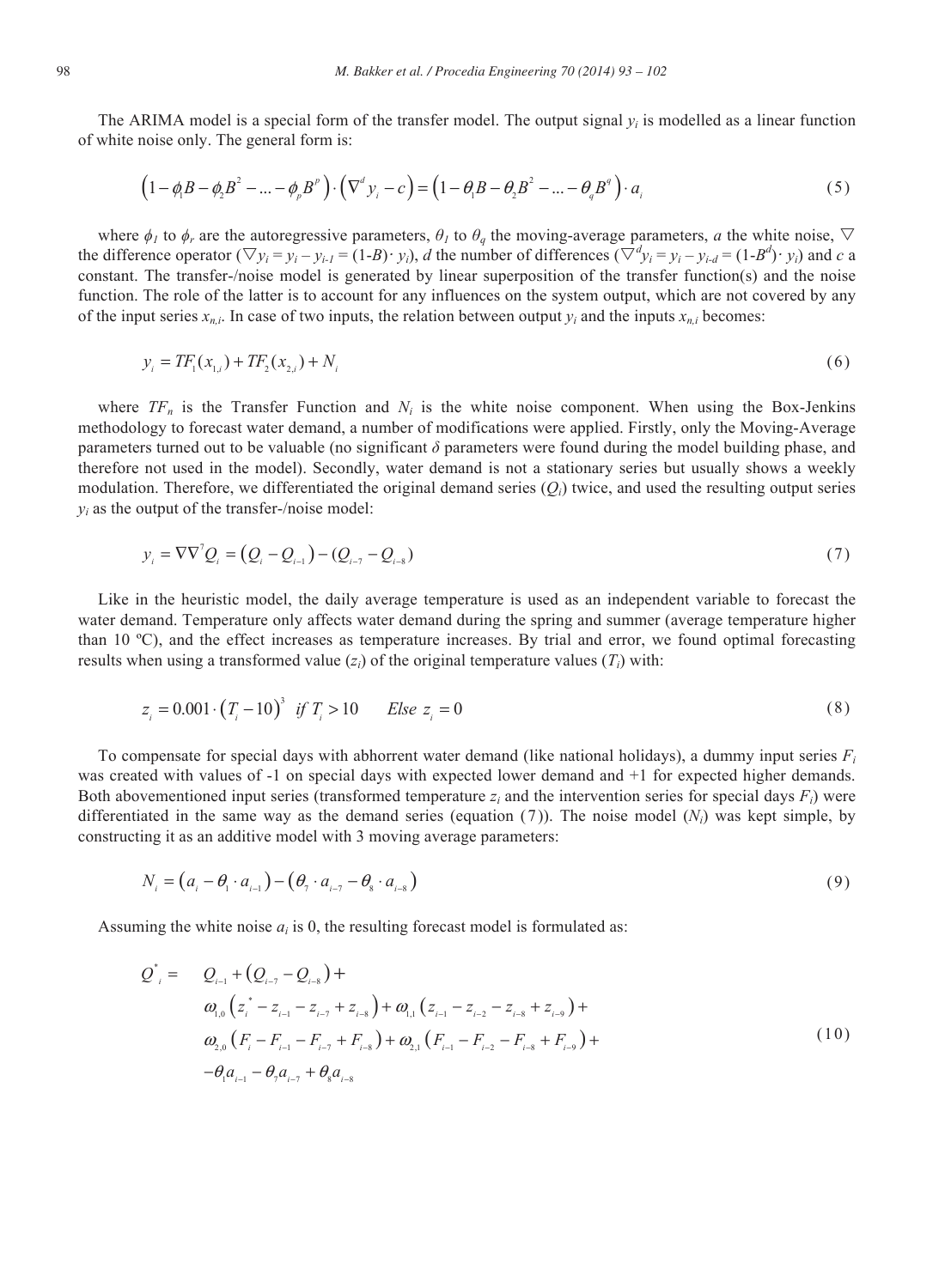Where  $Q^*$  is the forecasted demand and  $z^*$  is the transferred forecasted average Temperature, obtained from a weather institute. The unknown parameters  $(\theta_1, \theta_7, \theta_8, \omega_{1,0}, \omega_{1,1}, \omega_{2,0}, \omega_{2,1})$  were estimated using the training dataset of *Q*, *T* and *F* values.

#### *2.4. Multiple Linear Regression (MLR) model*

When omitting the noise component, the transfer-/noise model is reduced to a simplified Multiple Linear Regression model. Experiments showed that in general the regression parameters  $z_{i-7}$  and  $z_{i-8}$  were not significant and we settled for the following forecast model:

$$
Q_{i}^{*} = Q_{i-1} + Q_{i-7} - Q_{i-8} + \beta_{1}Z_{i} + \beta_{2}Z_{i-1} + \beta_{3}F_{i} + \beta_{4}F_{i-1} + \beta_{5}F_{i-7} + \beta_{6}F_{i-8}
$$
\n(11)

where the  $Q_i$ ,  $z_i$  and  $F_i$  are the same as in the transfer-/noise model. The  $\beta_n$  were estimated using the training dataset with the Least Squares Algorithm.

#### *2.5. Model performance evaluation*

The performance of the different models and the performance improvement by using weather inputs was assessed by comparing the forecasted to the measured values. As stated before, not only the average errors are important, but also the largest errors (underestimates and overestimates). For evaluating the models we therefore chose the following evaluation parameters: The 0.5% and 99.5% confidence intervals of the Relative Error *REi* (*RE0.5%* and *RE95.5%*); The Mean Absolute Percentage Error (*MAPE*), and The Nash-Sutcliffe Model Efficiency  $(R^2)$ :

$$
RE_{i} = \frac{(\hat{y}_{i} - y_{i})}{\overline{y}} \cdot 100\%
$$
 (12)

$$
MAPE = \frac{\frac{1}{n} \sum_{i=1}^{n} |\hat{y} - y_i|}{\overline{y}} \cdot 100\%
$$
 (13)

$$
R^{2} = 1 - \frac{\frac{1}{n} \sum_{i=1}^{n} (y_{i} - \hat{y}_{i})^{2}}{\frac{1}{n} \sum_{i=1}^{n} (y_{i} - \overline{y})^{2}}
$$
(14)

Where  $\hat{y}_i$  is the forecasted value,  $y_i$  is the measured value, and  $\overline{y}$  is mean of the measured values. The 0.5% and 99.5% confidence intervals represent the underestimates and overestimates which are statistically exceeded approximately 2 days in every year. We chose this measure rather than the absolute largest underestimates and overestimates, because those might be related to isolated anomalies (e.g. caused by pipe bursts of fire fighting) which are not representative for the performance of the model. By calculating the abovementioned confidence intervals, the evaluation is not influenced by single observations, though still indicating properly the largest errors that may be expected.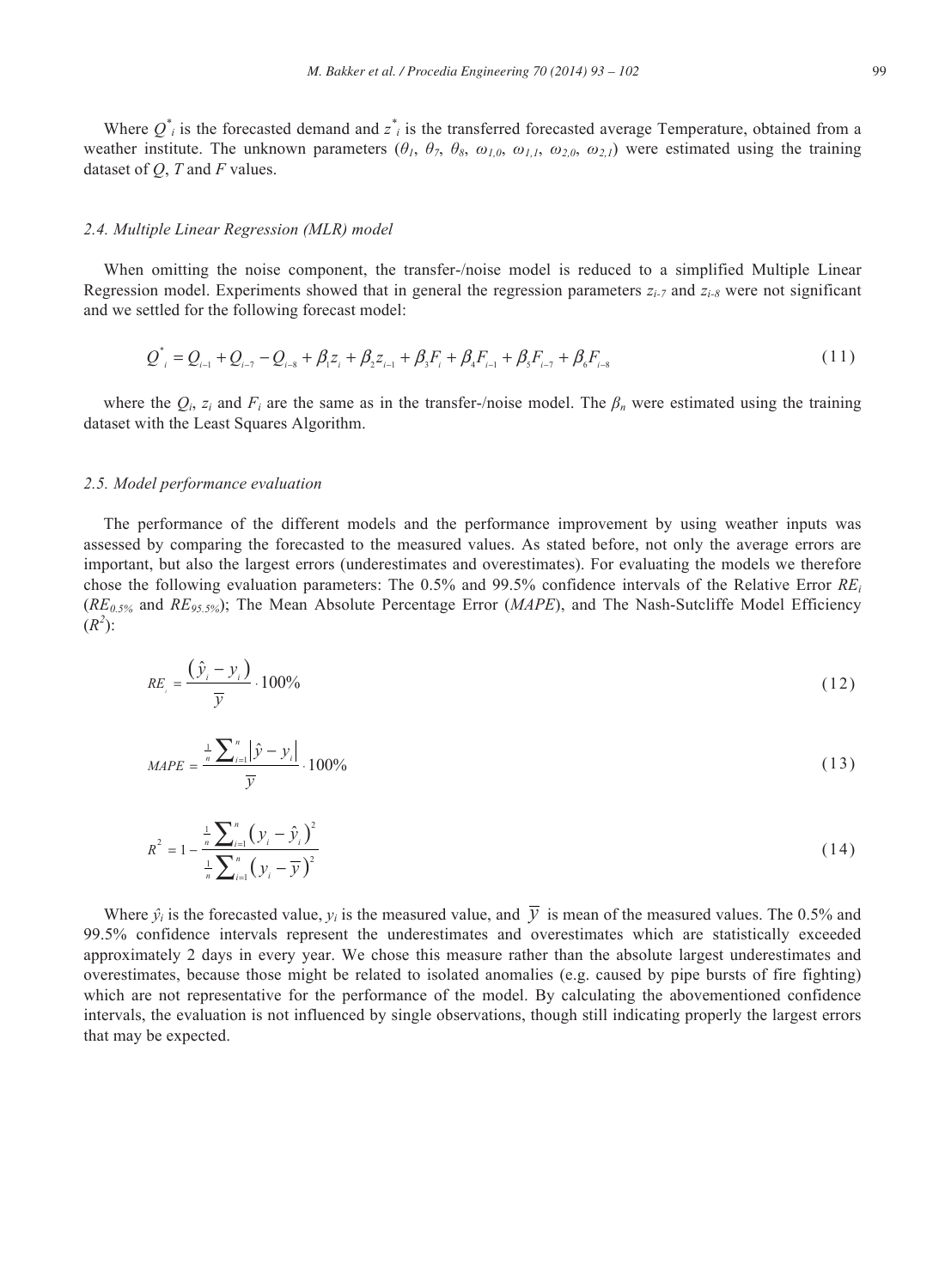# **3. Results and discussion**

In Table 2 to Table 4 the results of the three investigated forecasting methods, both without and with using weather input, are shown.

| Area          | Without weather input |       |            |               | With weather input |       |           |               |
|---------------|-----------------------|-------|------------|---------------|--------------------|-------|-----------|---------------|
|               | <b>MAPE</b>           | $R^2$ | $RE0.5%$   | $RE_{95.5\%}$ | <b>MAPE</b>        | $R^2$ | $RE0.5%$  | $RE_{95,5\%}$ |
| 1. Amsterdam  | 1.39%                 | 0.756 | $-6.54\%$  | 6.97%         | 1.32%              | 0.790 | $-5.68\%$ | 6.33%         |
| 2. Rijnregio  | 1.88%                 | 0.694 | $-8.90\%$  | 9.81%         | 1.73%              | 0.751 | $-8.90\%$ | 7.90%         |
| 3. Almere     | 2.08%                 | 0.718 | $-10.96\%$ | 10.81%        | 1.97%              | 0.764 | $-9.41\%$ | 8.43%         |
| 4. Helden     | 3.72%                 | 0.794 | $-24.46%$  | 17.30%        | 3.33%              | 0.848 | $-19.45%$ | 14.08%        |
| 5. Valkenburg | $3.55\%$              | 0.788 | $-16.54\%$ | 15.12%        | 3.38%              | 0.808 | $-16.12%$ | 14.48%        |
| 6. Hulsberg   | 5.08%                 | 0.688 | $-28.73%$  | 21.02%        | 4.48%              | 0.755 | $-22.49%$ | 20.68%        |

Table 2. Results heuristic water demand forecasting model (testing period: 2009-2011).

Table 3. Results Transfer-/noise water demand forecasting model (testing period: 2009-2011).

| Area          | Without weather input |       |            |               | With weather input |       |              |               |
|---------------|-----------------------|-------|------------|---------------|--------------------|-------|--------------|---------------|
|               | <b>MAPE</b>           | $R^2$ | $RE0.5%$   | $RE_{95,5\%}$ | <b>MAPE</b>        | $R^2$ | $RE_{0.5\%}$ | $RE_{95,5\%}$ |
| 1. Amsterdam  | 1.36%                 | 0.766 | $-6.25%$   | 5.88%         | 1.25%              | 0.812 | $-5.96\%$    | 5.23%         |
| 2. Rijnregio  | $1.77\%$              | 0.740 | $-8.55\%$  | 8.68%         | 1.65%              | 0.777 | $-7.38\%$    | 8.24%         |
| 3. Almere     | 2.03%                 | 0.733 | $-9.56%$   | 10.91%        | 1.87%              | 0.793 | $-8.23\%$    | 9.61%         |
| 4. Helden     | 3.74%                 | 0.791 | $-21.57\%$ | 20.37%        | 3.47%              | 0.832 | $-19.40\%$   | 18.63%        |
| 5. Valkenburg | 3.44%                 | 0.807 | $-15.76%$  | 14.70%        | 3.32%              | 0.818 | $-16.26%$    | 14.16%        |
| 6. Hulsberg   | $5.04\%$              | 0.696 | $-26.07\%$ | 25.92%        | 4.77%              | 0.727 | $-22.73%$    | 23.15%        |

Table 4. Results MLR water demand forecasting model (testing period: 2009-2011).

| Area          | Without weather input |       |            |               | With weather input |       |            |               |
|---------------|-----------------------|-------|------------|---------------|--------------------|-------|------------|---------------|
|               | <b>MAPE</b>           | $R^2$ | $RE0.5%$   | $RE_{95,5\%}$ | <b>MAPE</b>        | $R^2$ | $RE0.5%$   | $RE_{95.5\%}$ |
| 1. Amsterdam  | 1.54%                 | 0.709 | $-7.38\%$  | 6.28%         | 1.47%              | 0.738 | $-6.41\%$  | 5.98%         |
| 2. Rijnregio  | 1.99%                 | 0.681 | $-8.32\%$  | $10.47\%$     | 1.87%              | 0.731 | $-7.43%$   | 9.48%         |
| 3. Almere     | $2.37\%$              | 0.681 | $-10.95%$  | 10.66%        | 2.26%              | 0.724 | $-10.31\%$ | 8.73%         |
| 4. Helden     | 4.25%                 | 0.747 | $-23.21\%$ | 20.39%        | $4.01\%$           | 0.780 | $-22.36%$  | 18.73%        |
| 5. Valkenburg | 3.97%                 | 0.756 | $-20.29%$  | 15.01%        | 3.81%              | 0.772 | $-18.33\%$ | 14.64%        |
| 6. Hulsberg   | 5.97%                 | 0.619 | $-29.22\%$ | 26.19%        | 5.73%              | 0.643 | $-28.82%$  | 24.68%        |

The forecast errors of both the heuristic and the transfer/-noise model were 10-15% smaller than the MLR model. This indicates that water demand cannot be described properly with regression formulas only. The tables show comparable performance of the heuristic model and the transfer/-noise model (see Table 2 and Table 3), with on average a slightly better performance of the transfer/-noise model. When using weather input, the forecast errors were smaller for all models in all areas. The performance improvement by using weather input amounted 7% on average for the *MAPE*, and 11% on average of the *RE0.5%* and the *RE99.5%*. This indicates that using weather input is helpful in reducing the maximum errors of forecasting models.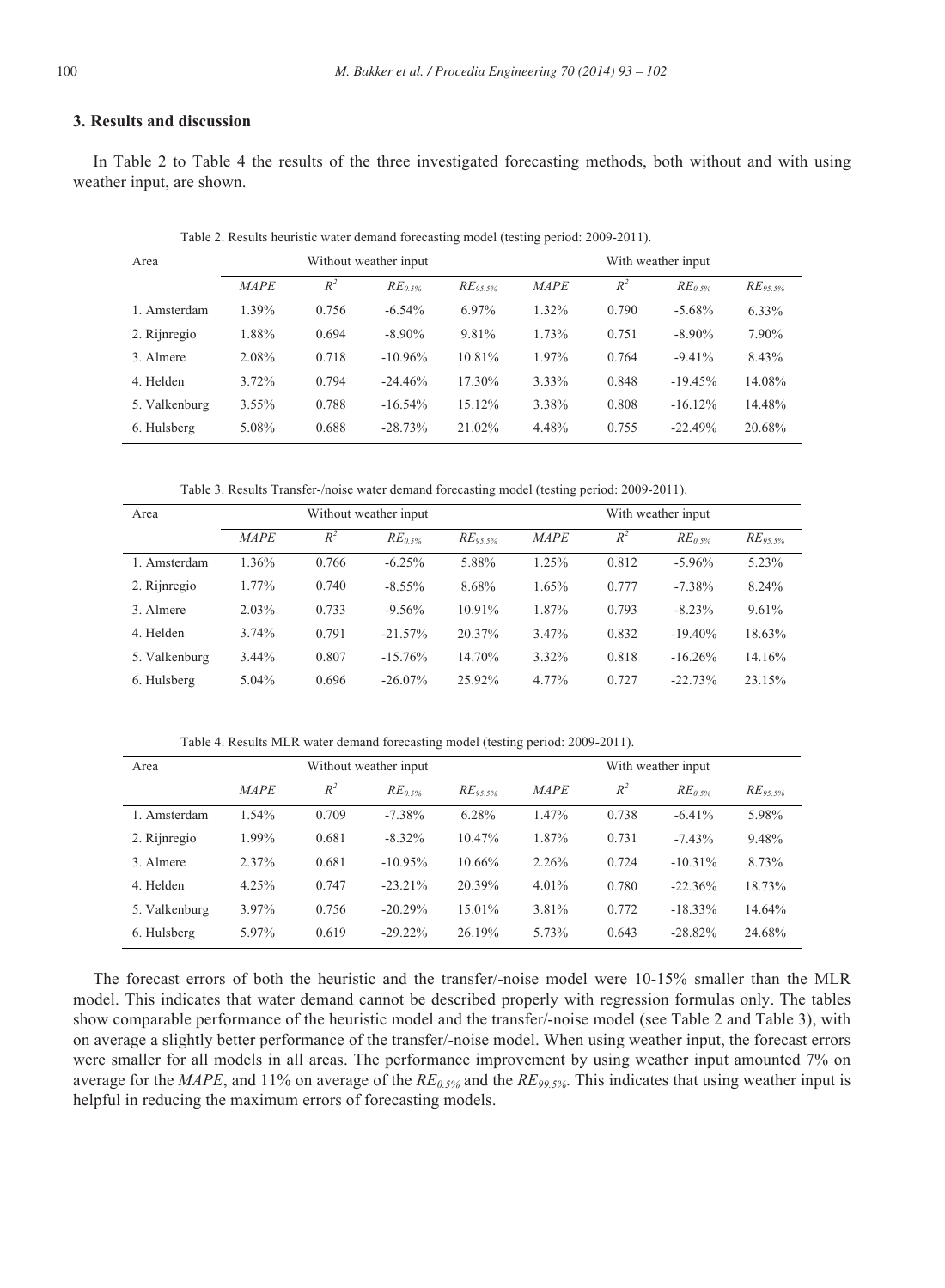The tables show increasing forecast errors with decreasing water demand in the areas. The errors in the smallest area (6. Hulsberg) are on average 400% larger than the errors in the largest area (1. Amsterdam). This indicates that the randomness in the demand is larger in smaller areas, and that therefore the demand cannot be forecasted as accurate as in larger areas.

The  $R^2$  value indicates how well the model is able to describe the variation in the data. The  $R^2$  values for the different areas are in the same range, varying between 0.7 and 0.85 for the heuristic and transfer/-noise model. This shows that the forecasting models perform comparable on the different datasets. The higher *MAPE* values in combination with the comparable  $R^2$  values in the smaller areas, indicate that the variability of the water demands in those areas is larger, but that the models are able to describe those variations to a comparable degree. Based on this observation, we conclude that the models can be applied to forecast the water demand in smaller areas, but that larger forecast errors need to be taken into account. In Bakker et al. (2013b) a relation between the expected forecast accuracy and the average water demand in an area is presented.

### **4. Conclusions**

Simulations with six different sets of water demands, showed that a heuristic model and a transfer/-noise model outperformed a Multiple Linear Regression model when forecasting the one day lead water demand. The transfer/ noise model performed somewhat better than the heuristic model. The heuristic model is easier to understand for operators than the mathematical transfer/-noise model. In the heuristic model, the adaptively learned factors which influence the forecast can be presented to the operators, which allows operators to verify the validity of the factors and to understand how future demands will be forecasted.

When using weather input, the performance of the forecasting models can be improved by 7% with respect the average errors, and 11% with respect to the largest errors. This improvement can be relevant when higher forecasting accuracies are necessary when using the forecasts for optimal control or for anomaly detection. In each implementation of a forecasting model, the evaluation can be made whether the higher costs and complexity of using weather input weighs up to the higher forecasting accuracy.

#### **Acknowledgements**

This study was carried out in the DisConTO project (Distribution Control Training & Operation). The project is a cooperation between 4 water supply companies (Vitens, Dunea, PWN and Brabant Water), Delft University of Technology, The National Institute for Public Health and the Environment (RIVM), Royal HaskoningDHV Consultancy and Engineering and UReason. The project is financially supported by the Dutch government through the "Innowater" program.

#### **References**

- Adamowski, J., Fung Chan, H., Prasher, S.O., Ozga-Zielinski, B., and Sliusarieva, A. (2012)."Comparison of multiple linear and nonlinear regression, autoregressive integrated moving average, artificial neural network, and wavelet artificial neural network methods for urban water demand forecasting in Montreal, Canada". *Water Resources Research.* 48 (1).
- Alvisi, S., Franchini, M., and Marinelli, A. (2007)."A short-term, pattern-based model for water-demand forecasting". *Journal of Hydroinformatics.* 9 (1): 39-50.
- Babel, M.S., and Shinde, V.R. (2011)."Identifying Prominent Explanatory Variables for Water Demand Prediction Using Artificial Neural Networks: A Case Study of Bangkok". *Water Resources Management.* 25 (6): 1653-1676.
- Bakker, M., Vreeburg, J.H.G., Palmen, L.J., Sperber, V., Bakker, G., and Rietveld, L.C. (2013a)."Better water quality and higher energy efficiency by using model predictive flow control at water supply systems". *Journal of Water Supply: Research and Technology - AQUA.*  62 (1): 1-13.